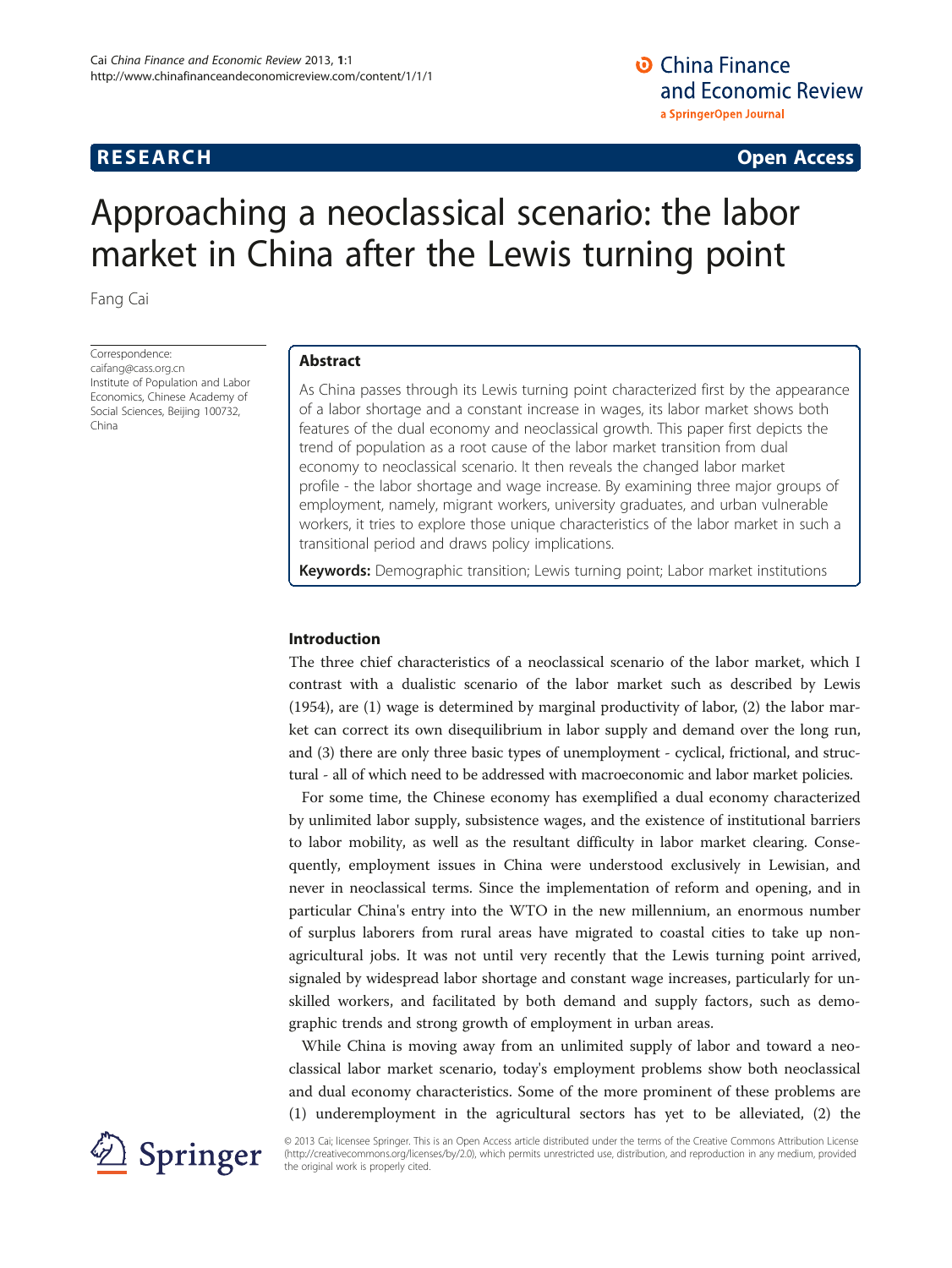worsening of cyclical unemployment, especially among migrant workers, (3) a higher degree of vulnerability among young people and older workers in urban areas than other groups to forms of natural unemployment, including structural and frictional unemployment, and (4) inadequate protection for workers' rights, including those relating to wage negotiation and labor disputes.

This paper illustrates how China's recent demographic trends, together with fast economic growth and employment expansion, have reshaped the country's employment landscape, which is characterized no longer by unlimited supply but by a nearequilibrium one. In response to this shift, we must also fundamentally change the way we understand China's employment problems and the challenges policy-makers face. In addition to promoting employment, increasingly, policies must try to address problems of cyclical and natural unemployment, particularly among those who have been hardest hit by the transition and as such are especially vulnerable.

In this paper we highlight key employment issues in China by looking closely at three distinct groups: migrant workers, college graduates, and the urban working vulnerable. Each of these groups faces its own set of employment-related difficulties. Migrant workers are prone to be affected by cyclical unemployment because when the urban labor markets tighten due to economic slowdowns, many of them end up returning to agriculture work, which is a form of underemployment. College graduates are most vulnerable to structural and frictional unemployment, which partly explains why unemployment rates are often higher among this group than among some other groups. Thirdly, the vulnerability of vulnerable workers in urban areas is due largely to inadequate education and skill, a situation for which there are deep historical reasons.

This last problem points toward major challenges in institution building, and we will discuss it in some detail in this paper. As a result of the widespread awakening to their rights and entitlements among ordinary workers, brought about by the arrival of the Lewis turning point and the continuing stress the labor market is under, labor disputes have been on the rise. The government has been quick to respond to this trend by passing legislations and implementing policies. This is in fact yet another sign that China's labor market is on track to turn from Lewisian, where it has been to some time, to neoclassical.

#### The demographic trend and its impacts on labor supply

Thanks to its strict implementation of the one-child policy, China has been able to complete in a very short time a demographic transition that took most developed countries much longer to complete. Since reform began, China's demographic profile has gone through the following stages: a sharp decline in fertility rate, then in the number of young people as a percentage of the total population, a decreasing growth rate for people of working age, and then the rapid aging of the Chinese population. When the percentage of young people contracted at a higher rate than the growth rate of the percentage of elderly people, China began to see a sufficient labor supply, a result of productive population structure. As these demographic trends continue, the working age population will grow more slowly, while the aging process will pick up speed. These trends will surely raise many challenges.

Despite the dramatic decline in the total fertility rate (TFR) in China throughout the 1970s from 5.8 to 2.3, by the early 1980s, China's TFR was still above the replacement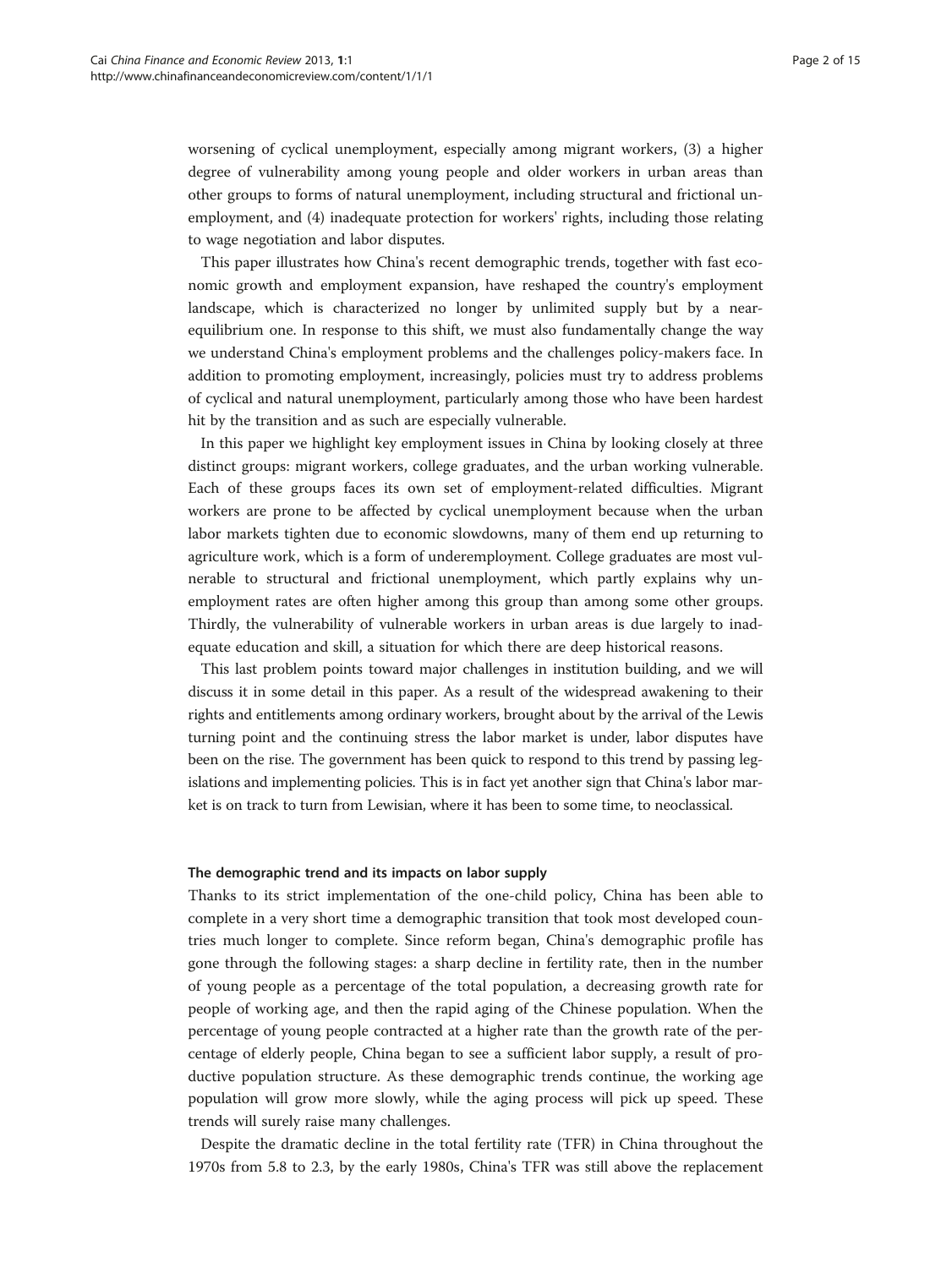level. The drastic reduction in the fertility rate that China has been able to achieve owes very much to socioeconomic development on one hand and wide adoption of family planning on the other during the reform period. These circumstances were highly effective in arresting high fertility rates. By the dawn of the twenty-first century, not only had China successfully carried out the transition toward a modern population growth pattern, but it was also able to be in less than 30 years. By comparison, it took many industrialized countries of comparable income levels almost a century to do the same.

There have long been disagreements among scholars and official authorities about China's TFR. Figure 1 shows China's TFR from 1950 to 2009. All of the pre-1998 figures had government sources and were as such 'official', but scholars treat only those for the years after 1998 to be genuinely trustworthy. In Figure 1, one can see that the TFR in China has been below 1.5 for many years, which is quite low by international comparison (Gu and Li [2010\)](#page-13-0).

As the Chinese government gradually began to distance itself from this position, i.e., that TFR in China has been below 1.5 for many years according to census data from the National Bureau of Statistics, the United Nations put China's TFR for 2006 at 1.4 in its newly published World Fertility Pattern, 2009, thereby placing the country among those with low fertility rates (United Nations [2010](#page-13-0)). We may yet be hit by a consequent decline in labor supply, which will happen quite unannounced.

One repercussion of persistently low fertility rates is a change in the age composition of a population. Since about 1980, the growth of the elderly population has accelerated, while that of the population of people of working age has decelerated, and the population of young people has shrunk altogether. We can conclude that under the condition of persistently low fertility rates, the growth of the working age population will slow before stopping altogether. These trends will eventually lead to labor shortages. According to one forecast based on the latest available statistics (United Nations Department of Economic and Social Affairs, Population Division [2011](#page-13-0)), the number of

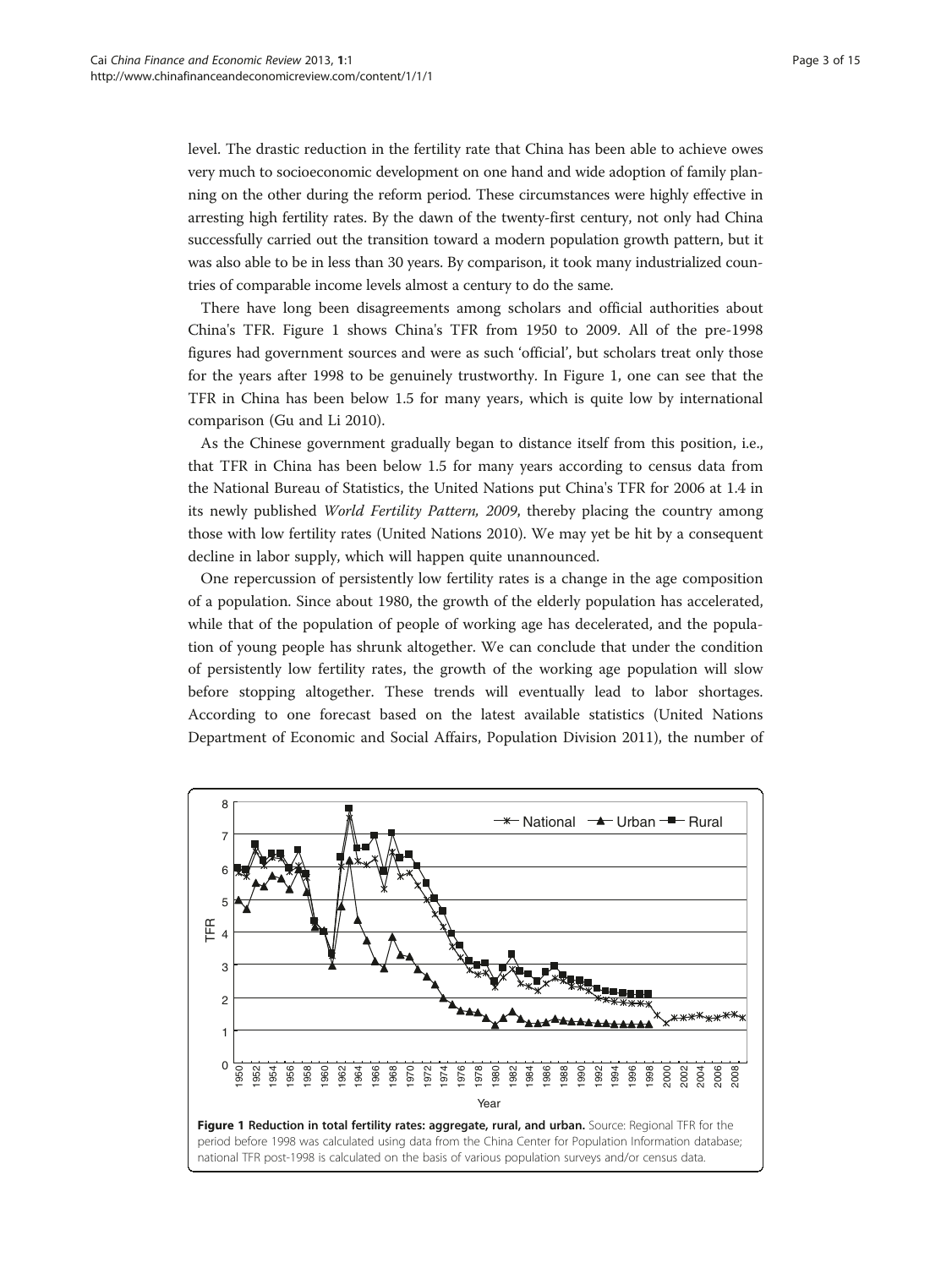Chinese between the ages of 15 and 64 will peak in 2015, after which it will begin to decrease (Figure 2).

Trends such as those just described will lead to concomitant changes to the age structure of China's population. Our argument is based on two assumptions. First, we assume continual rise in enrollment in higher education and have left those aged 15 to 19 outside the purview of these analyses. Second, we assume that there will be little or no increase in the rate of labor force participation for people 65 or older and have included in our analysis only people between the ages of 20 and 64. In the next decade, we expect to see a rise in the average age of people of working age, a slight decrease in the population size of the very young, a more significant decrease in the population size of people of ages between those of the previous two groups, and the elderly to account for 32% of the nation's total population by 2020.

As many previous studies have shown, among rural laborers, those with a more favorable demographic profile, e.g., those who are better educated and younger, are more likely to migrate and to settle in places farther from home and for longer periods (Du and Wang [2010\)](#page-13-0). Since non-agricultural labor supply is closely linked to rural–urban labor migration, and except in cases where sufficiently strong incentives intrinsic to the labor market or the prospects for professional growth exist, people of working age tend to become less mobile as they get older. Moreover, since older urban workers tend to face greater risks for structural and frictional unemployment, and the enrollment rate in higher education has continued to rise, an older labor force also means a reduction in labor force participation rates.

#### Consequences for the labor market

An aging population presents two huge challenges to any society. On one hand, it poses a threat to the sustainability of the pension system and elderly care infrastructure, and on the other hand, it reduces labor supply. In the period of reform, when there existed underemployment in both rural and urban sectors, the Chinese government has actively helped promote employment by developing the labor market and reallocating

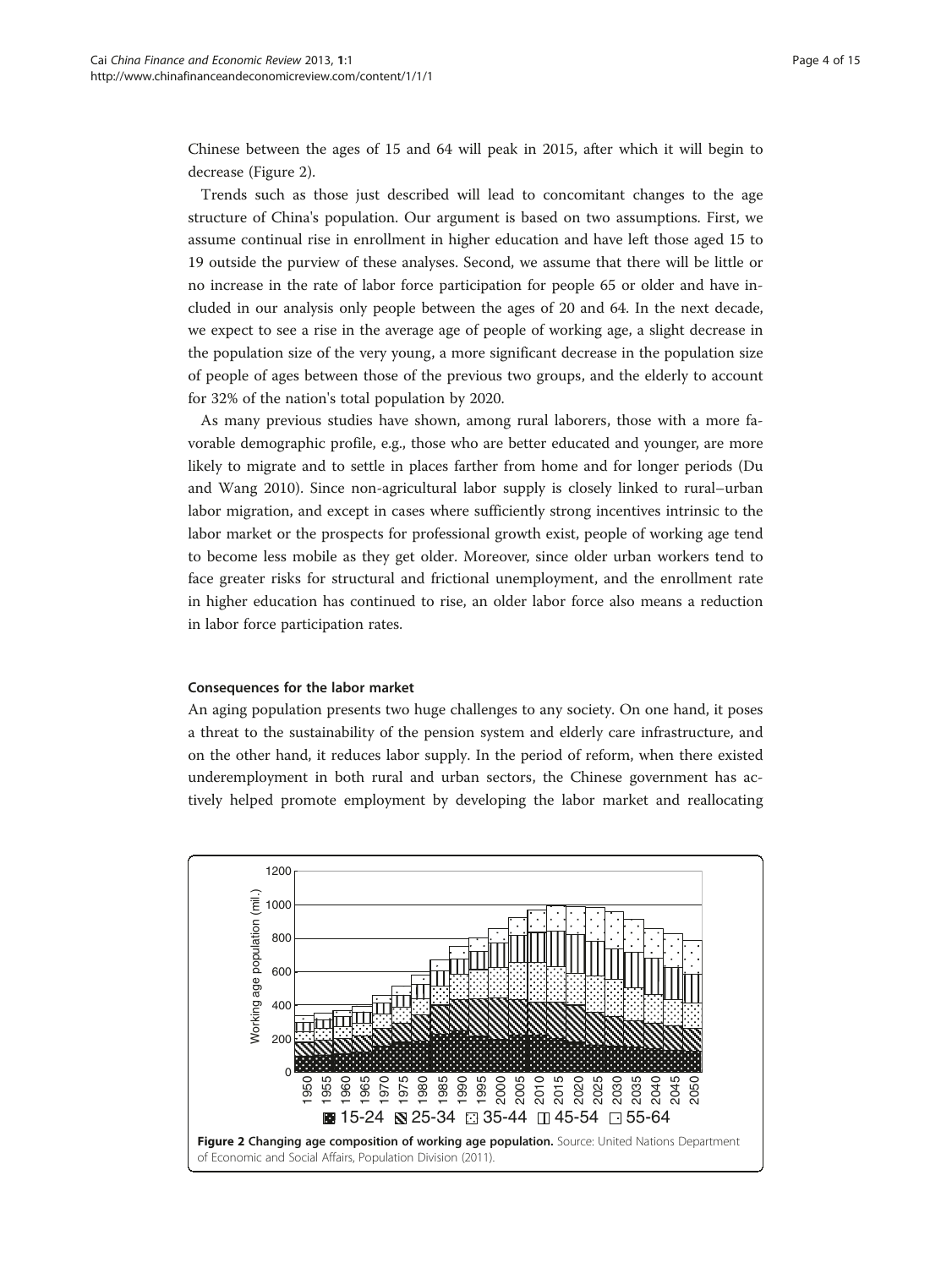people among different sectors and between rural and urban areas. Therefore, China's economic growth is on one hand partly attributable to the massive supply of labor and on the other the reallocative efficiency gained by labor mobility from agricultural to non-agricultural sectors, which constitutes the demographic dividend of total factor productivity growth (World Bank [1997;](#page-14-0) Cai and Wang [1999, 2005\)](#page-13-0). As China enters a new demographic era, the impact on the labor market will be enormous. These changes will shape the course of China's future development.

#### Labor supply and demand: basic characteristics

Even though past forecasts for the annual increase in the number of new entrants to the nation's workforce never put the number above 20 million, official figures for the number of new jobs needed each year to absorb the addition workers have been consistently larger. According to calculations from the Ministry of Human Resources and Social Security, there are a total of more than 24 million people in the labor reserve. They arrive at this number by adding up the numbers for three groups of people: more than ten million new entrants to the labor market, each year; more than eight million people currently unemployed who are looking for work; and over six million laid-off workers who need work (Zhang [2008\)](#page-14-0).

This calculation method is problematic, however. First of all, it is missing a temporal dimension and creates the false impression of timelessness. While the landscape of China's labor demand and supply has changed significantly in recent years, some of the basic categories assumed in this calculation no longer exist. For example, what used to be called 'laid-off workers' were renamed in 2005 and are now referred to as the 'registered unemployed' . This means that, at least officially, there were no longer any laid-off workers in China but a total of 80 million registered unemployed in 2008. The second problem with this calculation is that it is based on the questionable assumption that all of the unemployed must be absorbed. But this intention is neither necessary nor feasible. According to mainstream theories of employment, insofar as there is such a thing as natural unemployment rate, it tends to stay fairly stable over the long run.

The demographic and economic trends described above have led to a changed relationship between labor supply and demand. Take the annual increase in the number of people between the ages of 16 and 64 on the supply side and the annual increase in the number of urban workers on the demand side. When the two trends are examined together, the changing dynamics of the labor market become obvious. Since the number of agricultural workers has been falling while that of non-agricultural workers in rural areas is not expected to expand, we may treat the increases in the number of urban workers, migrant workers included, as representative of the magnitude of the overall labor demand of the Chinese economy.

In what follows, we take a closer look at the general employment situation in China by comparing the demand and the supply of labor for urban sectors. There are two parts to the statistical data on urban employment in China. The first includes the total number of urban employees, which is published by the National Bureau of Statistics (NBS). This number does not, however, cover most migrant workers in urban areas. According to estimation on the basis of microdata from 2009, only 12.5% of the total of 310 million urban employees were migrant workers. The second part includes the total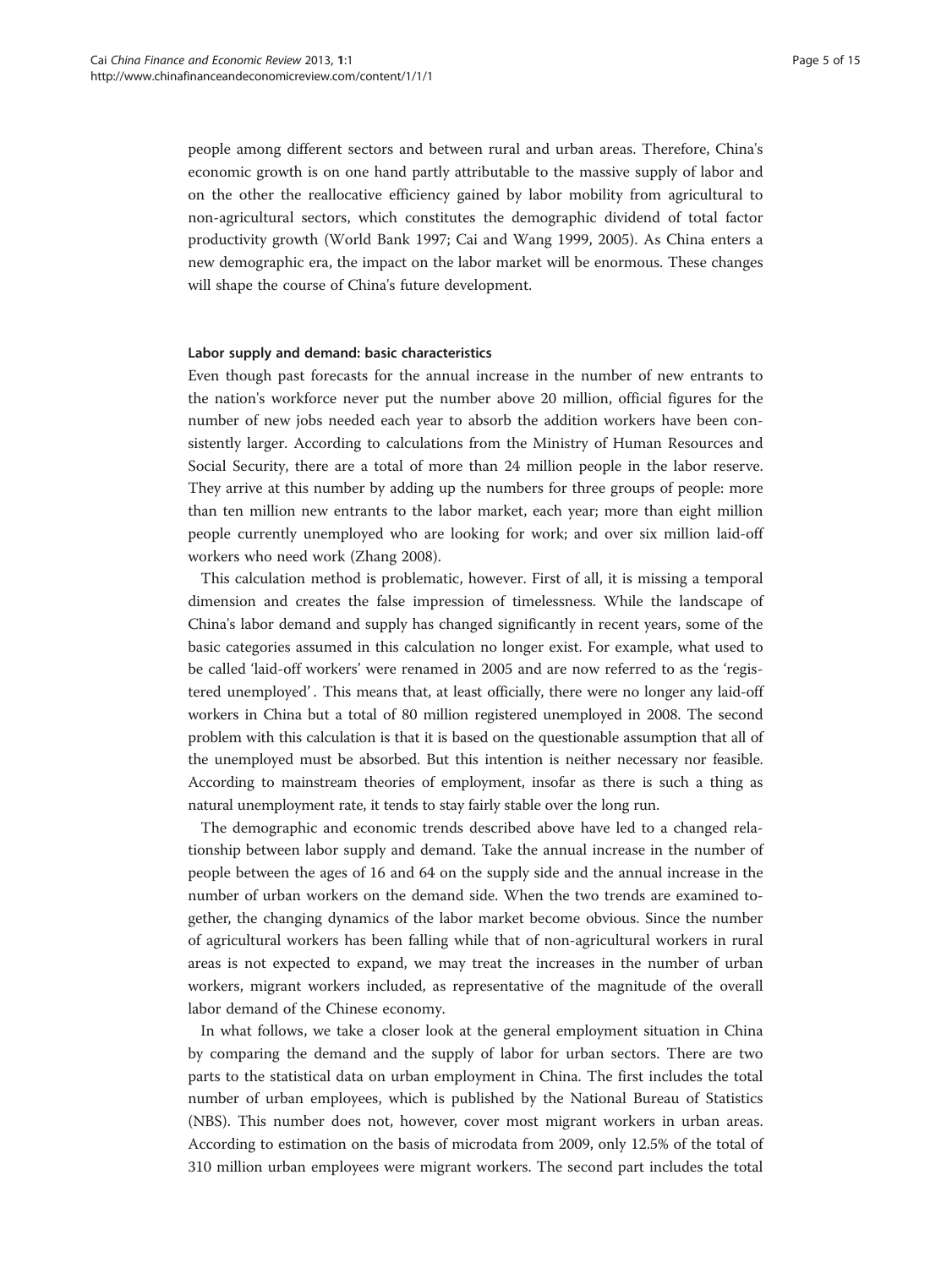number of people classifiable as migrant workers according to the NBS official definition. According to that definition, an individual qualifies as a 'migrant worker' if s/he has been away from the town or township of their household registration for 6 months or more. Surveys have shown that of all migrant workers, 95.6% work and live in cities of varying sizes. Factoring in the overlap between these two numbers, we can calculate the actual number of urban workers inclusive of both registered urban residents and migrant workers. We can then compare this number with the total number of people of working age in the country (Table 1).

Between 2001 and 2011, labor demand of urban sectors, which encompasses employment among both urban residents and the migrants, grew at an annual rate of 3.2%. During the same period, labor supply, measured by the number of people of working age, grew by an annual rate of only 1.1%. For the purpose of this study, we have excluded people older than 60 from working age population because, given China's retirement age - 60 for men and 55 for women - they by default stand little chance of finding a job in the present labor market. A look at people between the ages of 15 and 59 shows that this population had begun to shrink by 2010. This suggests, among other things, that the problem of high rates of underemployment in both the rural and the urban labor markets was finally easing. As such, constant surplus of supply relative to demand no longer accurately describes China's labor market after the arrival of the Lewis turning point.

#### Wage increases for unskilled workers

Wages have been growing continuously in China since the late 1990s, when a huge number of workers were laid off in urban areas and labor productivity increased as a consequence. Since the beginning of this century, the average wage in major urban sectors has been rising at an annual rate of over 8%, which is unrivaled by any group anywhere in the world. However, understanding China's official statistical data on wages can be a challenge because of the complex ways in which they are collected and calculated. For example, data on urban wage cover only workers formally employed in

| Table 1 Increases in demand for and supply of labor force (million, %) |  |
|------------------------------------------------------------------------|--|
|------------------------------------------------------------------------|--|

|      | Urban resident workers |             | <b>Migrant workers</b> |             | Working age population |             |
|------|------------------------|-------------|------------------------|-------------|------------------------|-------------|
|      | <b>Numbers</b>         | Growth rate | <b>Numbers</b>         | Growth rate | <b>Numbers</b>         | Growth rate |
| 2001 | 236                    | ۰           | 80                     | -           | 885                    | ٠           |
| 2002 | 241                    | 2.1         | 100                    | 24.7        | 901                    | 1.7         |
| 2003 | 246                    | 2.0         | 109                    | 8.8         | 914                    | 1.5         |
| 2004 | 250                    | 1.8         | 113                    | 3.8         | 929                    | 1.6         |
| 2005 | 254                    | 1.7         | 120                    | 6.4         | 944                    | 1.6         |
| 2006 | 259                    | 2.0         | 126                    | 5.0         | 952                    | 0.9         |
| 2007 | 265                    | 2.1         | 131                    | 3.7         | 960                    | 0.8         |
| 2008 | 268                    | 1.3         | 134                    | 2.5         | 968                    | 0.8         |
| 2009 | 272                    | 1.4         | 139                    | 3.5         | 974                    | 0.7         |
| 2010 | 277                    | 1.6         | 146                    | 5.3         | 981                    | 0.7         |
| 2011 | 280                    | 1.0         | 152                    | 3.7         | 986                    | 0.6         |

Source: Authors' own calculations based on China Statistical Yearbook (various years), China Yearbook of Rural Household Survey (various years), and China Population Yearbook (various years), and Du and Hu (unpublished memo).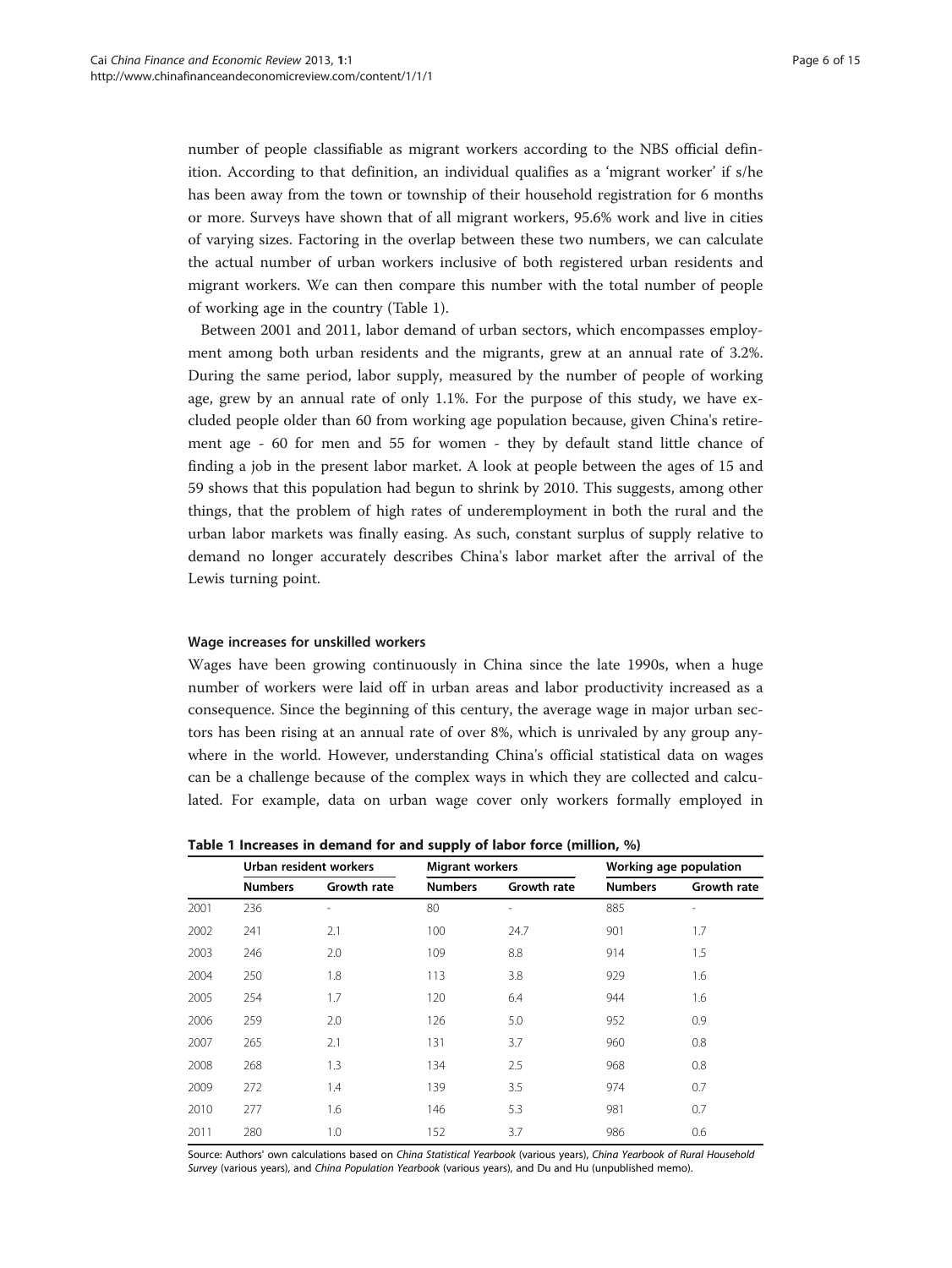formal sectors and leave out information on temporary workers and those who work in informal sectors; therefore, such data cannot be relied upon completely if one wants to understand the dynamics of the situation in China with respect to wages. However, wage increases for migrant workers warrant close examination since they not only make up one third of urban employment but also account for a large percentage of informal workers in non-agricultural sectors,

Until 2004, wages for migrant workers had shown little growth even though wages for urban workers who are local residents had begun to rise. In 2004, the country was hit by the first migrant labor shortage, which triggered a rapid increase in wages. As can be seen in Figure 3, wages for all sectors, including those dominated by migrant workers (such as manufacturing and construction), have been increasing constantly, while the wage increase for migrant workers has been particularly impressive. We conclude, therefore, that observed wage increases are mainly attributable to changes in labor demand and supply. We have included here the figures for wage increases in select agricultural sectors as further evidence for the validity of this claim. Indeed, strong wage growth in agricultural sectors signals the decline of the dual economy, which, according to Lewis, is an economy characterized by surplus labor in agriculture.

Wages for migrant workers have been rising continuously since 2004, as a result of migrant labor shortages. Even the global financial crisis did not interrupt this trend. A survey done by the NBS shows that the average real monthly wage of migrant workers was 1,221 yuan in 2009, which was 90% higher than what it was in 2001. The real wage of migrant workers increased by 19% in 2010 and further increased by 21% in 2011. Other surveys and reports besides the one by NBS have put the figures for migrant labor wage increases even higher. For example, according to a survey conducted in early [2010](#page-13-0) by the People's Bank of China, China's central bank, the average wage for migrant workers was 1,783.2 yuan in 2009, 17.8% higher than the year before (Department of Survey and Statistics, People's Bank of China (DSS-PBC) [2010](#page-13-0)).

In fact, because urban local workers and migrant workers tend to differ considerably with respect to their hours and pay structures, a comparative analysis of the wages for



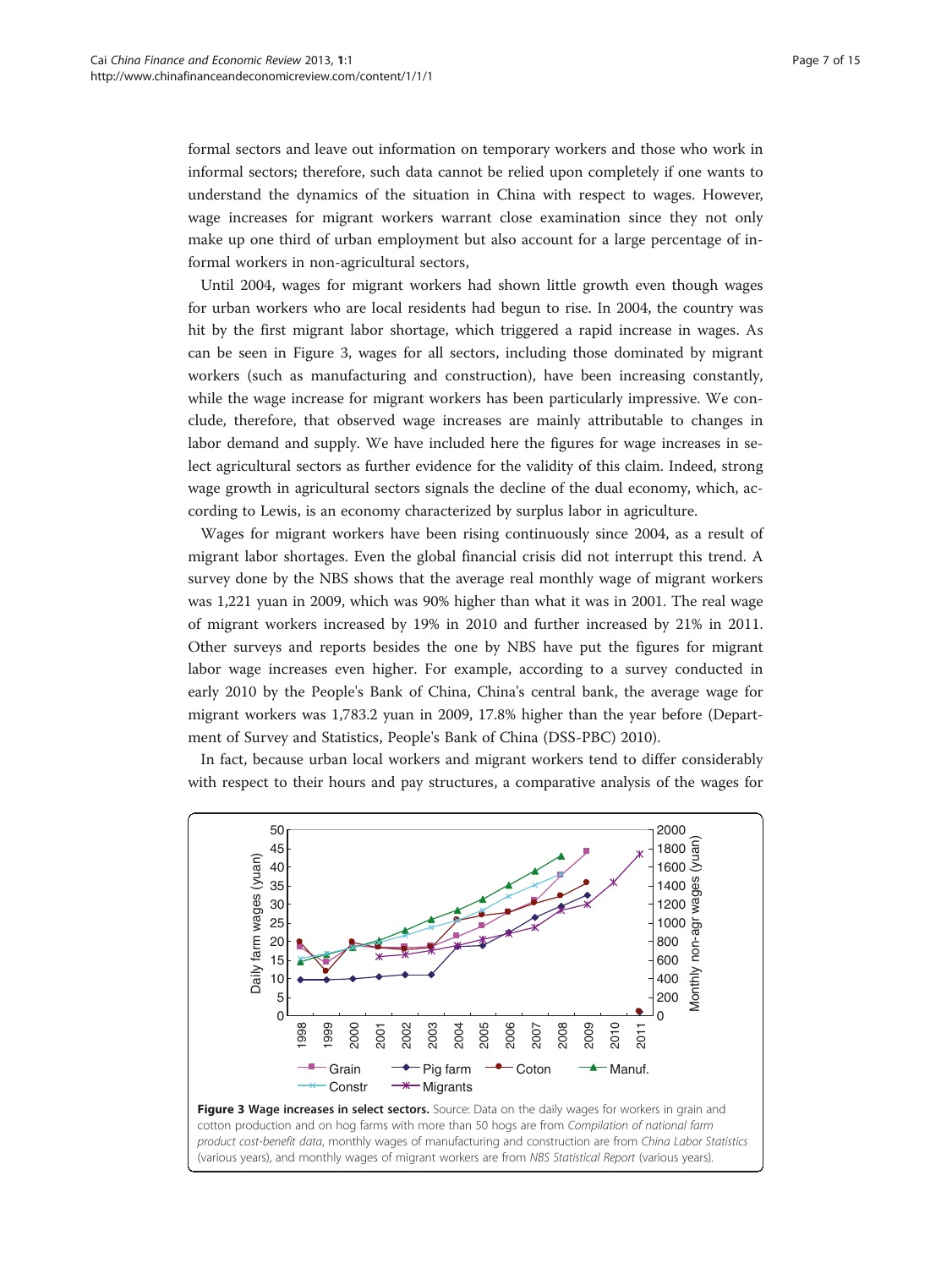the two groups must factor in both wage rates and working hours. According to a 2010 survey ('China Urban Labor Survey' or CULS<sup>a</sup>), migrant workers work for an average of 27% longer than do urban local workers per week, and their hourly wage rates were on average 88.2% of the average wage rate for local urban workers. This means that the reason the average monthly earning for migrant workers was higher (by 5.6% higher) than the number for urban local workers was that the former make up for lower hourly wage rates with longer hours worked.

Moreover, as the demographic profile of this population evolves, so do working habits. For example, younger workers today tend to work fewer hours than their older counterparts used to previously. Findings from CULS show that in 2010, migrant workers worked an average of almost 12.4 h less than did migrant workers in 2005. This means that the increase in total monthly earning for migrant workers is a reflection of substantial surge in wage rate (i.e., hourly rate).

#### Rise in labor disputes

In recent years, particularly after 2008, the year in which several labor-related laws were passed or updated, heightening workers' awareness of rights and entitlements<sup>b</sup>, the incidence of labor disputes in China has increased sharply. According to official records, the total number of labor disputes in 2010 was twice what it was in 2003. Moreover, the number of incidents of severe unrest triggered by conflicts in labor relations has grown too. That is not necessarily a sign of worsening trend in labor relations, but may be more of an indication of stronger demand for labor market institutions.

In his seminal work, Hirschman ([1970](#page-13-0)) named three mechanisms, namely, exit, voice, and loyalty, by which citizens, consumers, and workers can express their dissatisfaction with conditions in the market. Here, we borrow those expressions to describe changed labor relations in China after the arrival of the Lewis turning point. As laborers in general and migrant workers in particular (especially in China) enjoy more employment opportunities, there has also been greater room for them to exercise their rights by 'voting with their feet', i.e., by choosing 'exit' .

How individual migrant workers use their power of choice depends on what jobs they hold. For example, workers who are dissatisfied with their jobs in small companies with poor growth prospects may simply quit since the odds are fairly good that they can find a better job elsewhere. But for workers who are dissatisfied with but reluctant to leave their jobs in sizable companies with some industry recognition and growth potential, efforts to seek higher pay and better working conditions may take the form of overt actions such as vocal complaints, collective bargaining, and, in more extreme cases, strikes.

Figure [4](#page-8-0) shows the level of labor dispute in different provinces such as measured by the ratio between the number of reported cases and total employment. We can see that they happen more often in the more developed coastal regions than they do elsewhere. Of the total number of labor disputes in China in 2008, a vast majority, or 74.8%, took place in eastern provinces.

There are several reasons for these regional variations in the occurrence of labor disputes. They are (1) the Lewis turning point came to the more developed region earlier than it did elsewhere, (2) the more developed region is also where migrant workers are most concentrated<sup>c</sup>, and (3) since migrant workers are more vulnerable to abuse, they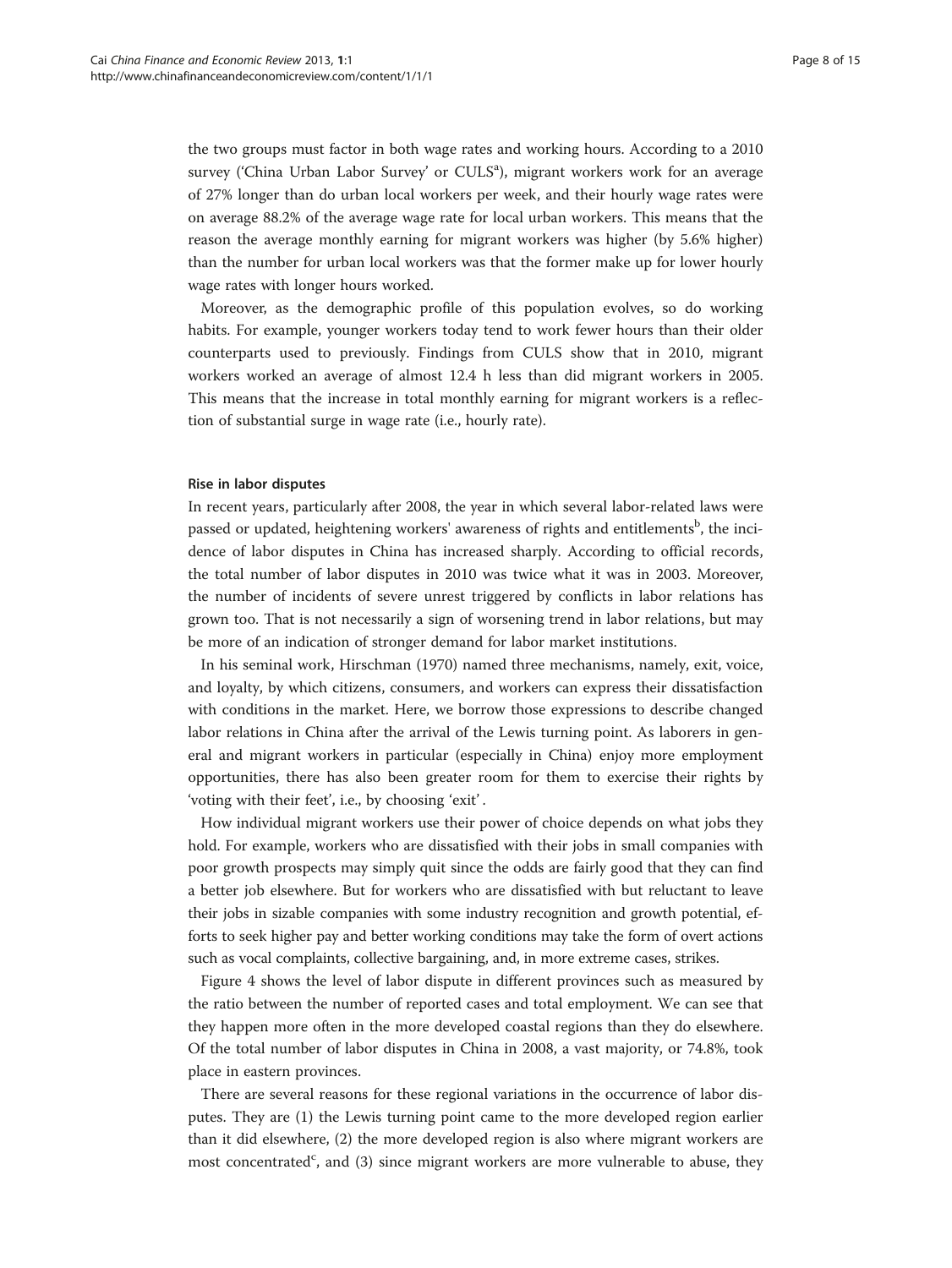<span id="page-8-0"></span>

are correspondently more likely to initiate actions in defense of their rights. The rise in labor disputes and the uneven geographical distribution of their occurrence both suggest that there has been a sharp increase both in worker awareness about rights and in the demand for the institutionalization of their protection.

#### Three vulnerable groups

In studying unemployment, scholars in macroeconomics and labor economics have mostly focused on two types of unemployment: cyclical unemployment and natural unemployment (which includes frictional and structural unemployment). In a typical labor market and under normal conditions, macroeconomic fluctuations are associated with temporary changes in the relationship between labor demand and supply, which generate cyclical unemployment. By contrast, natural unemployment, either in the form of frictional or structural employment, is the effect of a mismatch between the employment objectives of workers on one hand and employment opportunities employers can offer on the other. More specifically, such a mismatch can reflect either the time cost of job search or changes in skill requirements.

As market mechanism plays an increasingly prominent role in labor allocation and macroeconomic business cycles occur in China, both cyclical and natural unemployment have been present. According to one estimate (Cai et al. [2004\)](#page-13-0), during the period between 1995 and 2002, roughly 60% to 80% of urban unemployment in China that had been observed was not the result of macroeconomic fluctuations and should be classified as natural unemployment.

According to Lewis ([1954](#page-13-0)), as a dual economy grows, excess labor supply in agriculture is increasingly absorbed by expanding non-agricultural sectors. It is widely believed that 30% to 40% of China's agricultural labor force during the period between the mid-1980s and the late 1990s constituted excess supply (Taylor [1993](#page-13-0); Carter et al. [1996](#page-13-0)). Similarly, as a legacy of a planned economy, 30% to 40% of total employees of state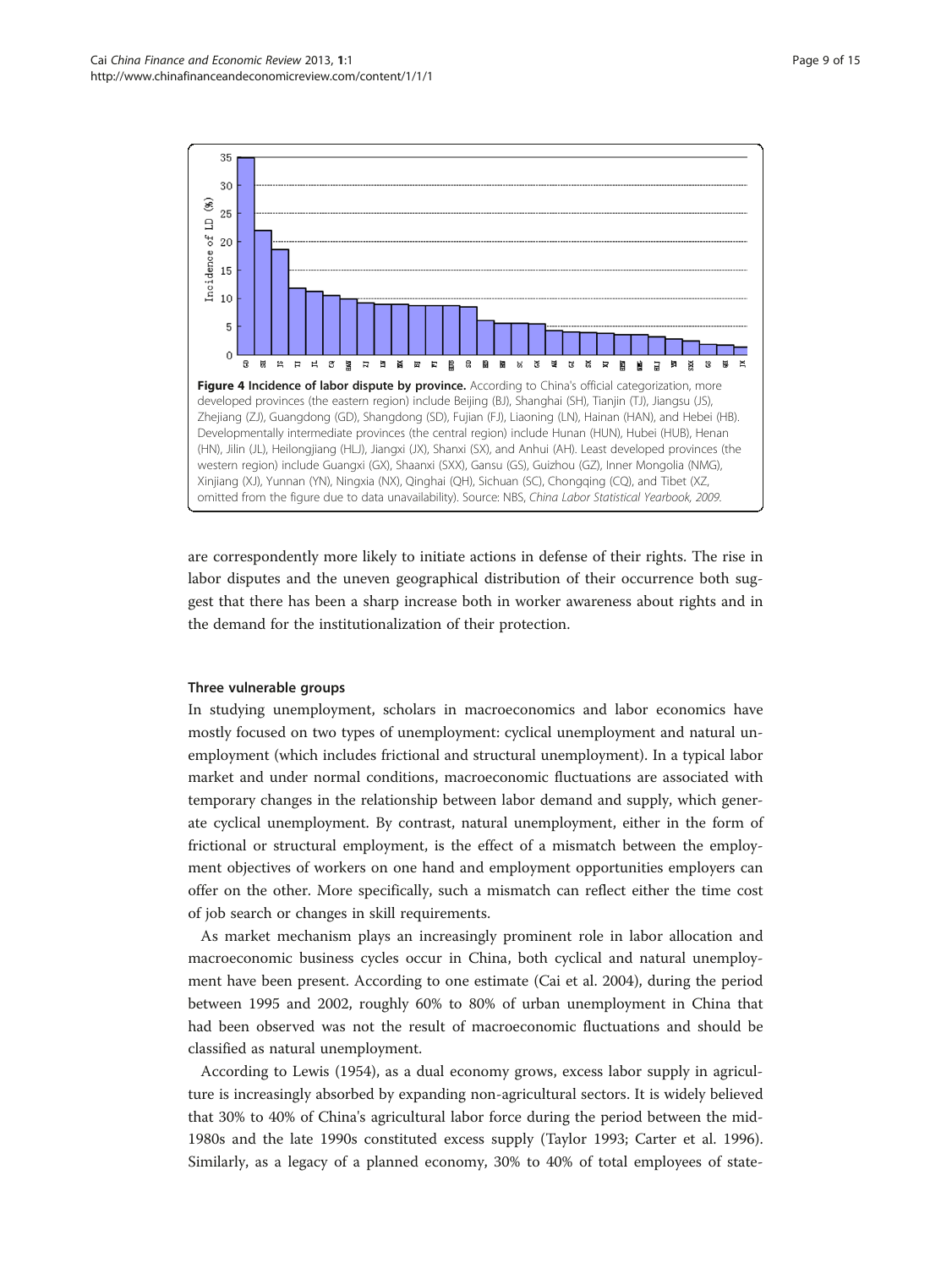owned enterprises (SOEs) in urban areas were deemed dispensable (Zhang [2008\)](#page-14-0). Both of these forms of underemployment, affecting rural and urban sectors, respectively, are tantamount to a kind of hidden unemployment. We can distinguish, therefore, three different forms of unemployment: cyclical, natural (frictional and structural), and hidden, and discuss changes in them separately.

When economic reform began in China, the Chinese economy was a typical dual economy characterized by a sharp rural–urban dichotomy and high rates of hidden unemployment in both spheres. At the same time, both natural unemployment and cyclical unemployment have existed in China. The former is due to a combination of pervasive underdevelopment, inadequate public employment services, and the prevalence of mismatch between job skills and requirements. The latter is due to macroeconomic fluctuations, which happened throughout the reform period. In order to be able to focus our analytical attention on how the transition away from a dual economy reduced hidden unemployment, the effects of urban employment policy reform, and the breakup of the 'iron rice bowl' at SOEs, we shall assume that cyclical unemployment and natural unemployment stay relatively constant.

From Figure 5, a sketch map, one can see that since the beginning of China's reform policies, as the migration of surplus rural labor into urban areas and the reallocation of redundant urban workers continued, hidden unemployment shrank substantially in terms of both aggregate scale and percentage of total 'unemployment' . A number of empirical studies have shown that the massive flows of labor force from agricultural to non-agricultural sectors and from rural to urban areas have contributed tremendously to the reduction in the amount of excess labor in agriculture (for example, Cai and Wang [2008\)](#page-13-0). Since 2004, when the first nationwide labor shortage took place, the wage rates for ordinary workers have been rising continuously. This was by definition a Lewis turning point.

The urban labor market has been experiencing painful adjustments since the late 1990s, and a total of 40 million workers were laid off up to 2002. As the economy continues to grow and the labor market to evolve, people who had been laid off and were officially registered as unemployed have either found new jobs or retired. It seems, therefore, that while these kinds of adjustments help eliminate hidden

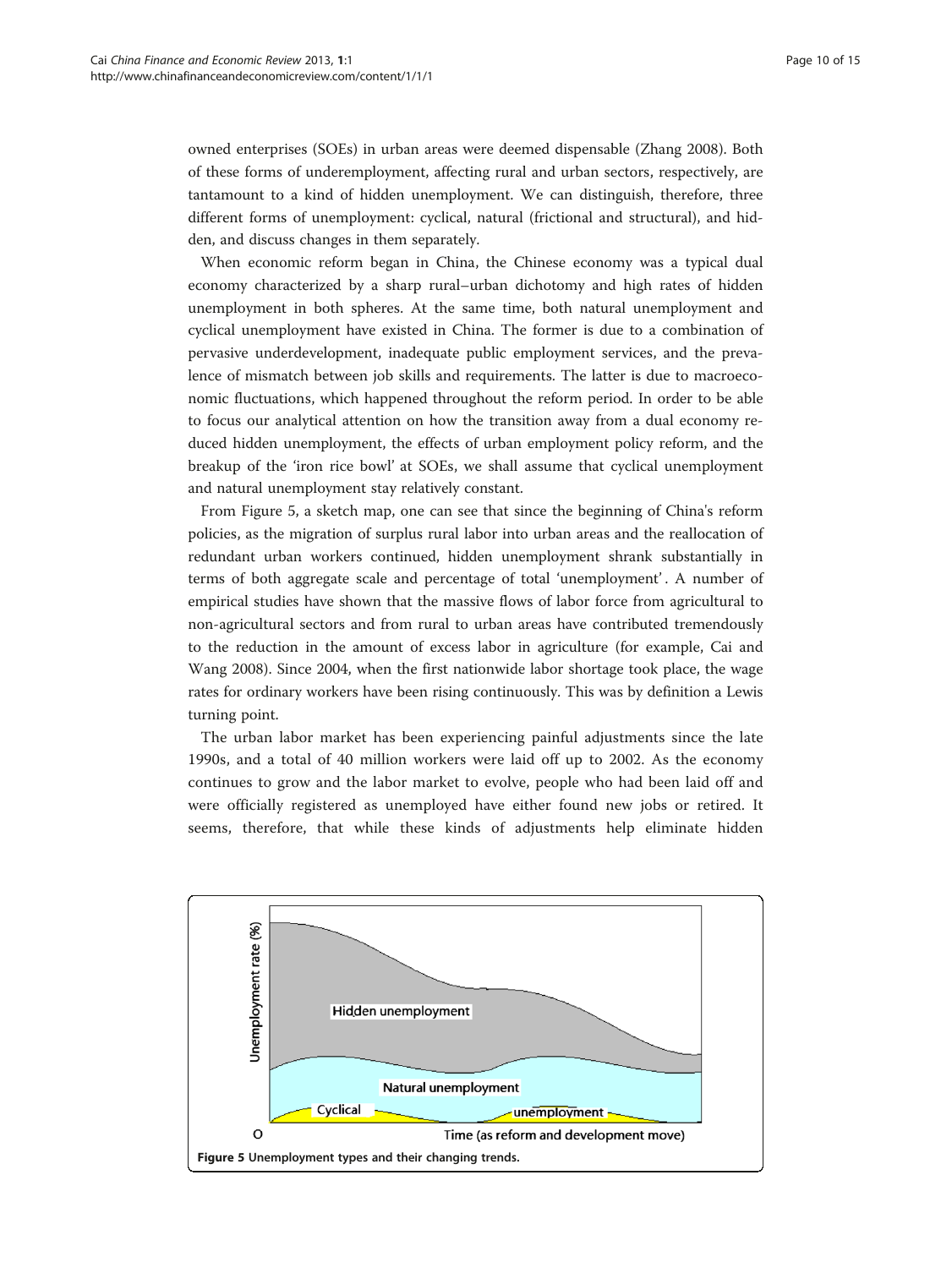unemployment in urban areas, older workers are more vulnerable to frictional and structural unemployment.

Both the government and the public recognize three subpopulations in China as being particularly vulnerable with respect to employment. These are migrant workers, college graduates, and urban vulnerable workers who are relatively old and poorly educated, who suffer from unemployment or difficulty of finding jobs from time to time. By taking a closer look at each of these groups, one can begin to understand better the new challenges China is facing in this transition toward a neoclassical labor market.

In Chinese, a migrant worker is, literally, a 'farmer turned worker' . Much of this population is made up of surplus labor from rural areas. One's status as a migrant worker does not necessarily mean that s/he is unwanted for agricultural production. More often, agricultural workers who choose to migrate into the cities do so because they better satisfy the personal conditions for migration than others. In other words, in comparison with those who stay behind, rural migrants have some notable advantages.

First, a higher percentage of migrants, who are mostly between the ages of 20 and 30, would have had some formal education. Many would have completed 9 years of free education legally mandated in China. As such, this population is suitably prepared for most of the unskilled and/or semiskilled jobs available in urban areas. Second, because they invariably lack access to social protections, including employment assistance, they can ill afford to stay unemployed and have no income. As a result, they tend to have a higher level of tolerance for poor pay and poor working conditions and have a high rate of labor participation. Third, since this population tends to suffer from spatial distance between where they live and where they can find a job, institutional exclusion from decision-making, and informational asymmetry between them and their employers, they tend to be cut off to a certain extent from market demand.

Today, agriculture is no longer able to reabsorb migrant returnees from the cities when urban labor demand crashes during an economic downturn. There are two major reasons for this. First, agricultural production has changed greatly from what it was in earlier times, in part as a result of the great labor hemorrhage. Second, the demand for migrant workers in urban areas is now relatively inelastic. They are, therefore, no longer a reserve labor force but rather the pillar of the urban labor market. However, since they tend to receive weaker institutional protections and enjoy less of a social safety net, they are more likely to become victims of labor market volatility caused by macroeconomic fluctuations. As the macroeconomy goes through cycles of boom-and-bust, high rates of cyclical unemployment among migrant workers and migrant worker shortages take place alternately.

The difficulties in finding a job facing university graduates are a relatively new phenomenon. Before the massive expansion of university enrollment, university graduates were a scarce human resource and tended to be highly valued in the labor market. Even though the system of job placement had largely been phased out by the end of the 1990s, as a group, college graduates had relatively little difficulty securing jobs and the unemployment rate among them remained low. This began to change, however, when the first graduates from the classes of enlarged enrollment entered the labor market. In 2001, when this group of students was yet to graduate from universities, the share of new entrants in the total unemployed who used publicly run employment services was 16.5%. By contrast, in 2002, when the graduates from the first class of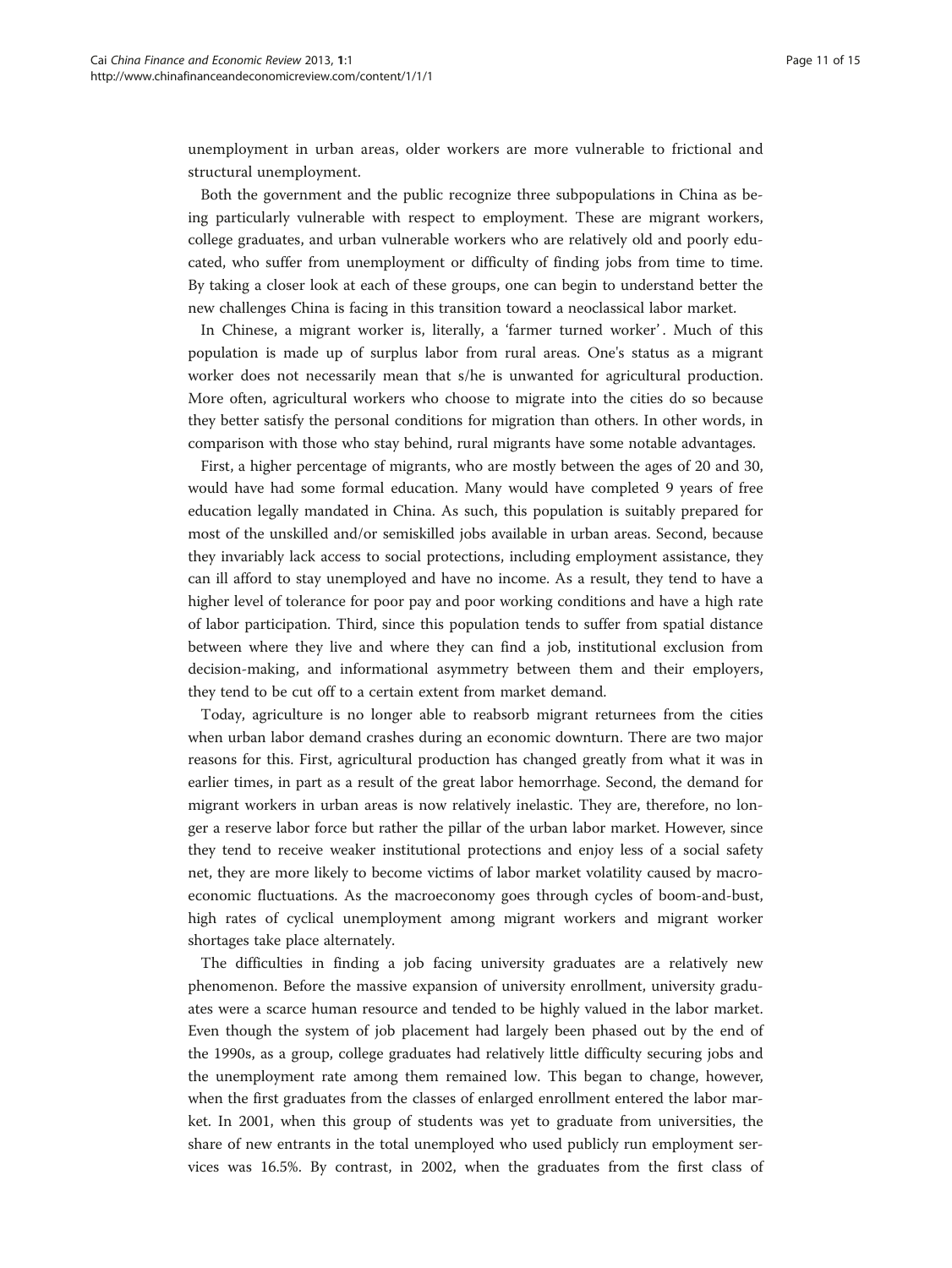enlarged enrollment who had spent 3 years or longer in colleges entered the labor market, that number increased to 20.1%. In 2011, it reached 23.9%. Of these unemployed new entrants, 40.6% were that year's university graduates. A 2005 national survey shows that the unemployment rate was 8% among 3-year college graduates and 6.1% for university graduates. Both these numbers were significantly higher than the urban average of 5.2% (Cai and Wang [2009](#page-13-0); Wang and Cai [2009\)](#page-14-0).

While the higher unemployment rate and the employment difficulties facing university graduates are no doubt in part caused by macroeconomic cycles of boom-and-bust, to a higher degree, they are a case of frictional and structural unemployment. As human capital, university graduates in general have a higher value than and are at an advantage relative to other groups, including migrant workers, (older) urban workers, and new entrants into the labor market with fewer years of formal education. They are, therefore, more likely to work in the formal sectors, to be better paid, and to enjoy more job security. However, since their training is more in specific skills than that of other groups, the job search for university graduates requires more time and a more sophisticated matching mechanism. As a result, they are more likely to face the risk of structural and frictional unemployment.

Among urban laborers, human capital deficiency is typically associated with older age, less formal education, poorer health, and outdated skills. This is another population that faces greater risks for natural unemployment. Let us consider the effect of education, for example. According to one study (Wang and Niu [2009](#page-14-0)), for those in the 24 to 64 age range, each additional year in age difference corresponds to a 10.2% drop in educational attainment. The correlation becomes more pronounced among older workers. For those in the 44 to 64 age range, each additional year in age difference represents a 16.1% reduction in the level of educational attainment. Suppose there is a critical minimum to human capital - say (and not unreasonably), 9 years of formal education, which is required for all Chinese citizens - the demarcation separating those who meet it and those who do not would be the age of  $33<sup>d</sup>$ .

Therefore, this group of laborers is subject not only to the risks of layoffs induced by the campaign to break the iron rice bowl of SOEs but also to the risks of frictional and structural unemployment. One silver lining for them, however, is that since most of them have urban hukou, or household registrations, and are already living in urban communities, they tend to be counted properly in official statistics in regard to their employment status. By contrast, migrant workers are often discounted, undercounted, or uncounted altogether. This is evidenced by the fact that they have consistently accounted for a large share of the registered unemployed in official records. On the one hand, since the difficulties those laborers face are long-standing and persistent, registered unemployment in urban areas has been relatively insensitive to macroeconomic fluctuations. But on the other hand, they are also relatively well protected by the urban social security system and safety net.

#### Conclusions and policy implications

Thanks to rapid economic growth, fundamental changes in society, and strict implementation of family planning policies since the early 1980s, China has achieved a population transition, changing from one characterized by 'high birth rate, low mortality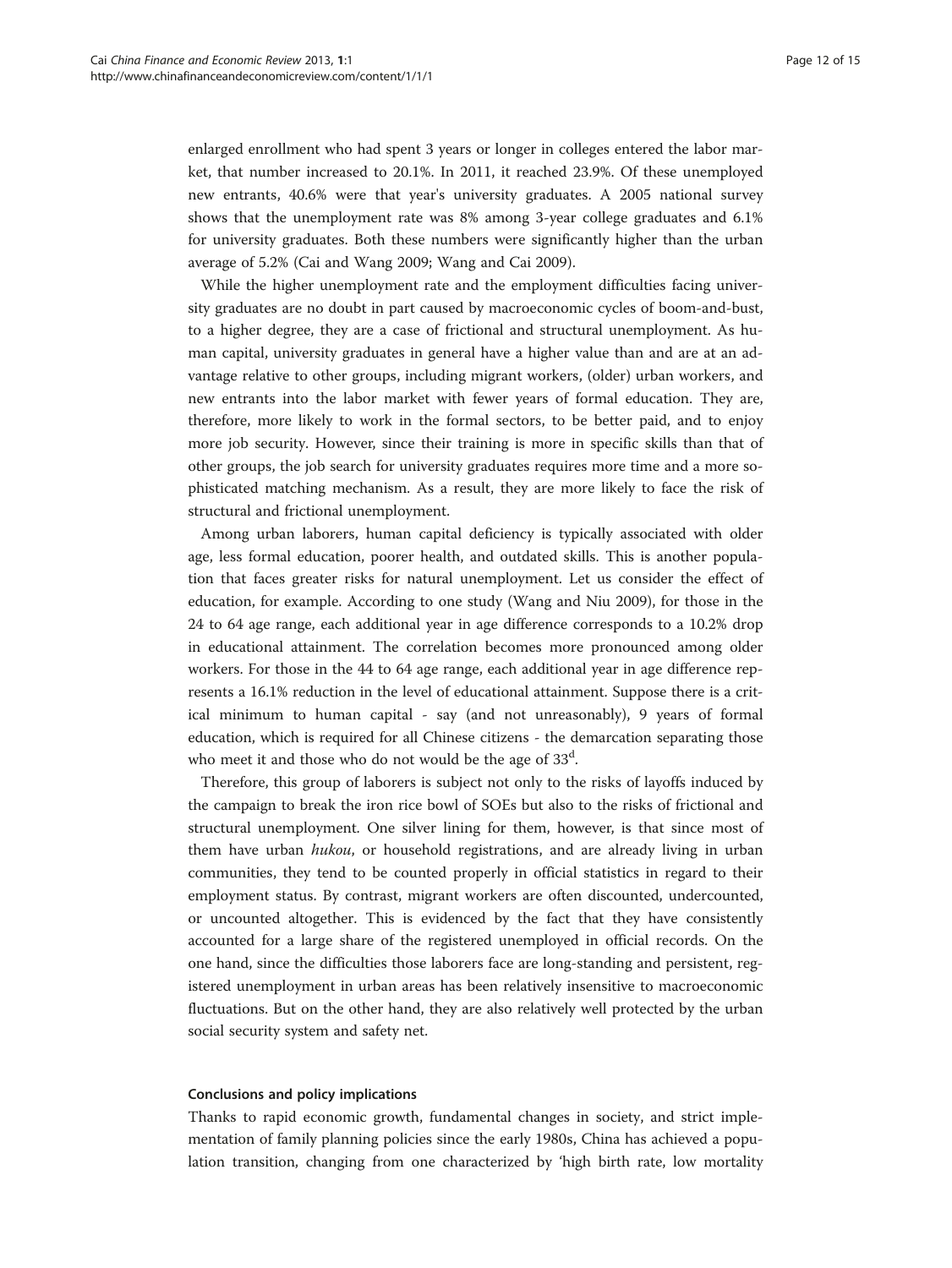rate, and high growth rate' to one of 'low birth rate, low mortality rate, and low growth rate', and has done so within a very short time. There have been a number of concomitant demographic changes, most notably with respect to age structure, which in particular has generated a demographic dividend during much of this period but that began to dissipate in the early twenty-first century. The labor market has responded to these developments, which can be clearly seen in the nationwide labor shortage and steep rises in worker wage.

According to the literature of development economics, these phenomena signal the arrival of the Lewis turning point. Since this point marks a separation between a dual economic labor market and a neoclassical one, China faces new and fundamentally different tasks and challenges in its effort to maintain good order in its labor market and to keep unemployment rates low. In particular, instead of focusing exclusively on promoting employment, employment policies in China should also address problems of cyclical and natural unemployment and in ways that uniquely suit the situation in China.

First, the household registration (or *hukou*) system, a unique institution that makes a sharp distinction between the rural and urban labor markets, is a key target for reform if China's labor market is to see greater development. More specifically, one important part of this reform is to allow migrants to apply to be granted urban resident status so they can have full access to social services. This can not only help keep the labor supply adequately large and stable but can also help reduce the negative effects of cyclical unemployment for migrant workers.

Second, education and training are areas in which more profound visions and more assertive government actions are urgently needed. In China, one serious problem is that wage convergence tends to generate a disincentive to complete schooling. To counter this tendency, heavier public spending toward education and better coordination between the education system and the labor market are imperative. Boosting labor force participation through, say, increasing the retirement age can only be effective if accompanied by systematic increases in continuing education and job training for older workers.

Third, the construction of labor market institutions is now of critical importance. Lessons from the experiences of either advanced countries or those of middle-income level suggest that labor market institutions, including industrial relations legislation, minimum wage regimes, laws governing collective bargaining, and unemployment protection, are instrumental for coordinating the demands of different groups and for maintaining social cohesion.

#### Endnotes

<sup>a</sup>China Urban Labor Survey or CULS is a series of surveys conducted by the Institute of Population and Labor Economics, Chinese Academy of Social Sciences in 2001, 2005, and 2010, respectively. It representatively sampled laborers in urban households and migrant households and surveyed both individual laborers and households in Shanghai, Wuhan, Shenyang, Fuzhou, and Xi'an.

<sup>b</sup>In the year 2008 alone, three labor-related laws began implementation, of which the Employment Contract Law emphasizes on enhancing employment security and on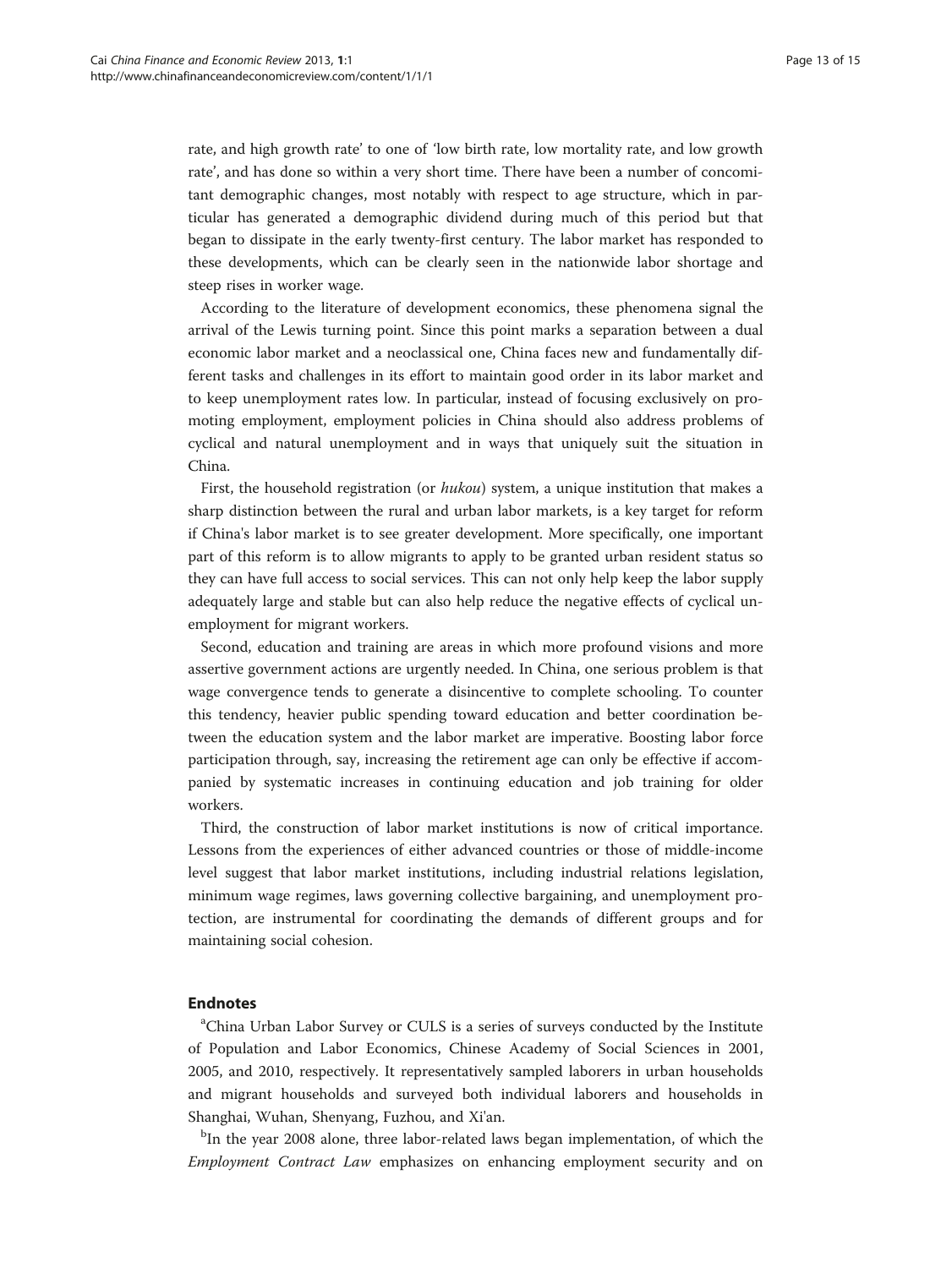<span id="page-13-0"></span>providing better protection for migrant workers and the urban working vulnerable, the Employment Promotion Law clearly claims the responsibility of governments in promoting employment and in eliminating various kinds of labor market discrimination, and Labor Disputes Mediation and Arbitration Law is intended to provide a legal framework for improving labor relations.

<sup>c</sup>In 2004, for example, 70% of Chinese migrant workers were in the eastern region (Sheng and Peng 2006).

<sup>d</sup>The critical age here is estimated based on data of the country as a whole. Because the educational attainment level in rural areas is lower than that in urban areas, it may postpone a little bit if we examine the urban working age population. The conclusion holds unchanged - that is, the older the less educated and the critical point of 9 years of compulsory education arrives much before the official retirement age. For a related analysis on education attainments and returns to human capital in both rural and urban areas, see Wang (2009).

#### Competing interests

The author declares that he has no competing interests.

#### Authors' information

FC, born in 1956, graduated from Renmin University of China and Graduate School of Chinese Academy of Social Sciences (CASS). He holds a Ph. D. degree in economics. Currently, he serves as a Member of the Standing Committee and Agricultural and Rural Committee of the National People's Congress of China, a Fellow of the Chinese Academy of Social Sciences, and the Director of the Institute of Population and Labor Economics, CASS. He is also a Member of the Global Agenda Council on Ageing and a Member of the Population and the Planet Working Group, Royal Society. He published The Chinese Economy and The Lewis Turning Point, and he has been editing the Greenbook Series of Population and Labor.

#### Received: 5 January 2013 Accepted: 8 November 2013 Published: 13 December 2013

#### References

- Cai F, Wang D (1999) The sustainability of China's economic growth and the contributions of labor. Econ Res J 10:62–68
- Cai F, Wang D (2005) China's demographic transition: implications for growth. In: Garnaut R, Ligang S (ed) The China boom and its discontents. Asia Pacific Press, Canberra, pp 34–52
- Cai F, Wang M (2008) A counterfactual analysis on unlimited surplus labor in rural China. China World Econ 16(1):51–65
- Cai F, Wang M (2009) The Chinese employment situation and youth employment difficulties. In: Cai F (ed) The China population and labor yearbook. The sustainability of economic growth from the perspective of human resources, vol 10. Social Sciences Academic Press, Beijing, pp 27–43

Cai F, Du Y, Gao W (2004) Employment elasticity, NAIRU and macroeconomic policies. Econ Res J 39(9):5–18 Carter C, Zhong F, Cai F (1996) China's ongoing reform of agriculture. Institute, San Francisco

- Department of Survey and Statistics, People's Bank of China (DSS-PBC) (2010) The fifth monitoring report on migrant workers. In: Cai F (ed) The China population and labor yearbook volume 11: labor market challenges in the post-crisis era. Social Sciences Academic Press, Beijing, pp 35–47
- Du Y, Wang M (2010) New estimate of surplus rural labor force and its implications. J Guangzhou U (Soc Sci Edition) 9(4):17–24
- Gu B, Li J (2010) The debate on China's population policy in the 21<sup>st</sup> century. Social Sciences Academic Press, Beijing Hirschman A (1970) Exit, voice, and loyalty: responses to decline in firms, organizations, and states. Harvard University Press, Cambridge

Lewis A (1954) Economic development with unlimited supply of labor. Manch Sch 22:139–191

- Sheng L, Peng L (2006) Current situation of rural migrant laborers: quantity, components and individual characteristics. In: Cai F (ed) The China population and labor yearbook volume 7: demographic transition and its social and economic consequences. Social Sciences Academic Press, Beijing, pp 44–57
- Taylor JR (1993) Rural employment trends and the legacy of surplus labor, 1978–1989. In: Kueh YY, Ash RF (ed) Economic trends in Chinese agriculture: the impact of post-Mao reforms. Oxford University Press, New York, p 352
- United Nations (2010) World fertility patterns. [http://www.un.org/esa/population/publications/worldfertility2009/](http://www.un.org/esa/population/publications/worldfertility2009/worldfertility2009.htm) [worldfertility2009.htm.](http://www.un.org/esa/population/publications/worldfertility2009/worldfertility2009.htm) Accessed 22 Dec 2011
- United Nations Department of Economic and Social Affairs (2011) Population Division. World population prospects, The 2010 revision. CD-ROM Edition, 2011
- Wang M (2009) Universal high school and mass higher education. In: Cai F (ed) The China population and labor yearbook volume 10: the sustainability of economic growth from the perspective of human resources. Social Sciences Academic Press, Beijing, pp 163–174